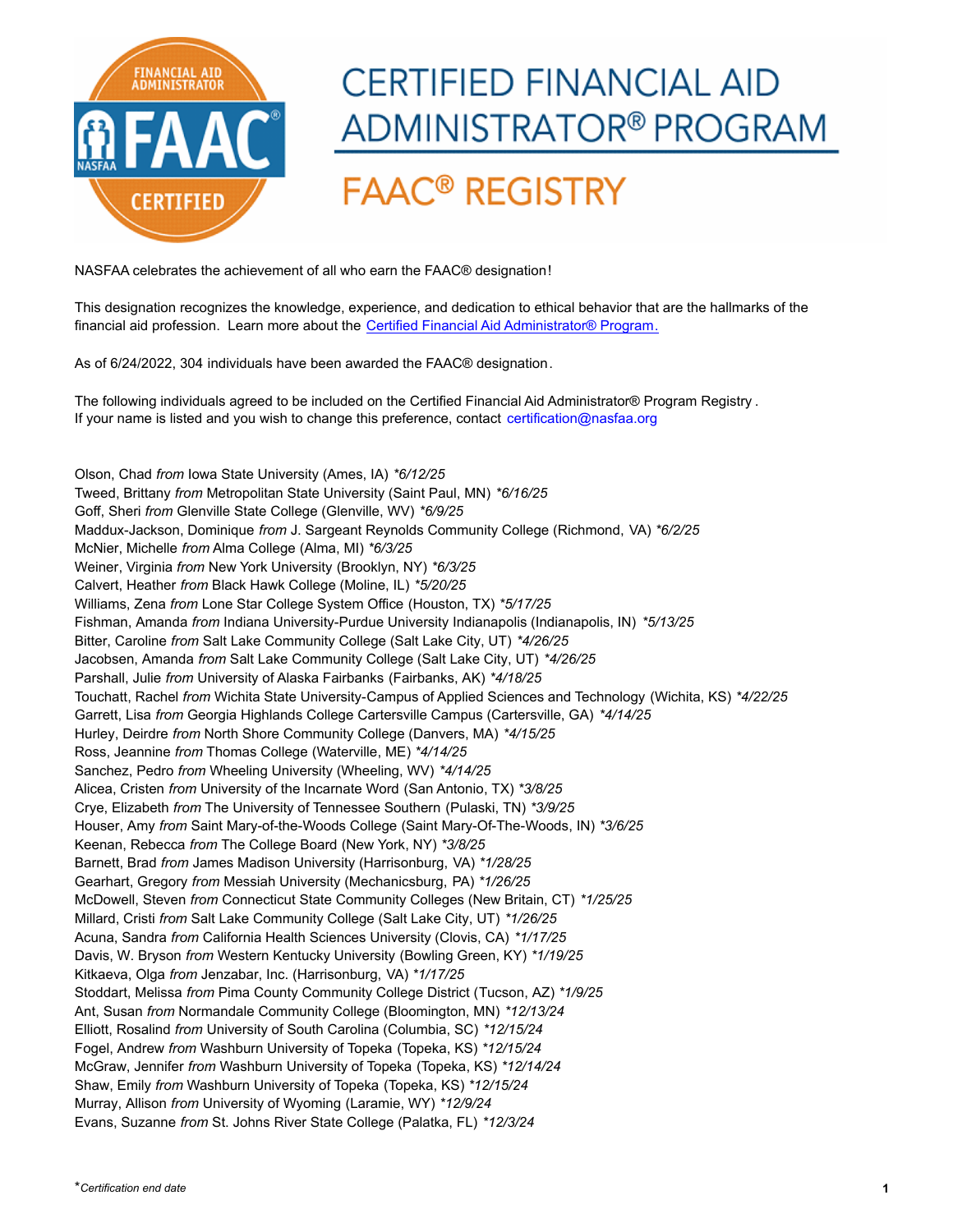Dill, Marian *from* Lee University (Cleveland, TN) *\*9/29/24* Fagan-Murdock, Calette *from* Monroe College New Rochelle Campus (New Rochelle, NY) *\*9/29/24* Falduto, Matt *from* Kirkwood Community College (Cedar Rapids, IA) *\*9/28/24* Hansen, Sherry *from* University of Arkansas Grantham (Lenexa, KS) *\*9/27/24* Price, JoEllen *from* Houston Community College (Houston, TX) *\*9/26/24* DeLonis, Alex *from* Wabash College (Crawfordsville, IN) *\*9/24/24* Kirksey, Matthew *from* Stark State College (North Canton, OH) *\*7/28/24* Lynn, Tristan *from* Iowa College Student Aid Commission (Des Moines, IA) *\*7/27/24* Martinez, Jerry *from* Colorado School of Mines (Golden, CO) *\*7/28/24* Dixon, Jocelyn *from* North Georgia Technical College (Clarkesville, GA) *\*7/21/24* Jacobson, Timothy *from* Financial Aid Services (Atlanta, GA) *\*7/23/24* Neal, Nicole *from* Shawnee State University (Portsmouth, OH) *\*7/19/24* Smith, Rhonda *from* Chicago State University (Chicago, IL) *\*7/24/24* Freestone, Sarah *from* Grand View University (Des Moines, IA) *\*7/16/24* Bell, Jennifer *from* Webster University (Saint Louis, MO) *\*6/16/24* Bishop, Benjamin *from* Boise Bible College (Boise, ID) *\*6/15/24* Brzozowski, Eileen *from* Eastern Florida State College (Cocoa, FL) *\*6/15/24* James, Penny *from* Nebraska Methodist College (Omaha, NE) *\*6/13/24* Jones, Sivia *from* Tidewater Community College (Norfolk, VA) *\*6/13/24* Knighten, Debra *from* Dallas College (Irving, TX) *\*6/16/24* Chou, Vanda *from* University of North Carolina at Chapel Hill (Chapel Hill, NC) *\*6/8/24* Curtin, Valerie *from* Helena College University of Montana (Helena, MT) *\*6/12/24* Fernandes, Carrie *from* University of Connecticut (Storrs, CT) *\*6/8/24* Flake, Rebecca *from* Cooley LLP (Washington, DC) *\*6/12/24* Gilliam, Glenna *from* Arkansas Colleges of Health Education (Fort Smith, AR) *\*6/8/24* Ruehlman, Karen *from* Kennesaw State University (Kennesaw, GA) *\*6/12/24* Sollberger, Robyn *from* Campbellsville University (Campbellsville, KY) *\*6/11/24* Berner, J'Dale *from* ProEducation Solutions, LLC (Sarasota, FL) *\*6/3/24* Drabik, Brian *from* Northwestern University (Evanston, IL) *\*6/3/24* Richards, Tracey *from* Lehigh Carbon Community College (Schnecksville, PA) *\*6/4/24* Rusk, Anne *from* Colorado School of Mines (Golden, CO) *\*6/4/24* Brostic, Maggie *from* Western Carolina University (Cullowhee, NC) *\*4/20/24* Dailey, Carla *from* Norfolk State University (Norfolk, VA) *\*4/19/24* Huggins, Regina *from* Wake Technical Community College (Raleigh, NC) *\*4/21/24* Jensen, Kevin *from* Cornell University (Ithaca, NY) *\*4/19/24* Jones, Jeremy *from* Walsh College of Accountancy and Business Administration (Troy, MI) *\*4/21/24* Kreutter, Tayler *from* Mount Holyoke College (South Hadley, MA) *\*4/20/24* MacDonald, Donna *from* Valencia College (Orlando, FL) *\*4/21/24* Perkins, Myrna *from* Barton Community College (Great Bend, KS) *\*4/19/24* Rayner, Jill *from* University of North Georgia (Dahlonega, GA) *\*4/21/24* Sena, Bee *from* Prescott College (Prescott, AZ) *\*4/21/24* Swing, Ashley *from* Johns Hopkins University (Baltimore, MD) *\*4/20/24* Washington, Virginia *from* Indiana University-Purdue University Indianapolis (Indianapolis, IN) *\*4/19/24* Hanlon, Erin *from* Labouré College of Healthcare (Milton, MA) *\*4/13/24* McMillin, Nicole *from* Idaho College of Osteopathic Medicine (Meridian, ID) *\*4/15/24* Reece, Tammy *from* Kansas City Kansas Community College (Kansas City, KS) *\*4/15/24* Richards, Erin *from* South Dakota School of Mines & Technology (Rapid City, SD) *\*4/16/24* Barlow, Stephanie *from* St. Joseph's Hospital Health Center College of Nursing (Syracuse, NY) *\*4/7/24* Gable, Jill *from* Rush University (Chicago, IL) *\*3/8/24* Cunningham, Julia *from* Winthrop University (Rock Hill, SC) *\*3/2/24* Kohler, Patti *from* Western Governors University (Salt Lake City, UT) *\*3/3/24* Scott, Boris *from* Ozarks Technical Community College (Springfield, MO) *\*3/6/24* Frey, Alicia *from* West Virginia Northern Community College (Wheeling, WV) *\*2/25/24* Phillips, Amber *from* Indiana University-Purdue University Indianapolis (Indianapolis, IN) *\*2/26/24* Russell, Tommiann *from* St. Lawrence University (Canton, NY) *\*2/21/24* Jones, Tara *from* Broward College (Fort Lauderdale, FL) *\*2/19/24* Lockhart, Janet *from* Pepperdine University (Malibu, CA) *\*2/19/24* Behm, Bonnie Lee *from* Villanova University (Villanova, PA) *\*12/14/23* Haight, Timothy *from* Swarthmore College (Swarthmore, PA) *\*12/13/23* Lamborn, Kim *from* University of Health Sciences and Pharmacy (St. Louis, MO) *\*12/14/23*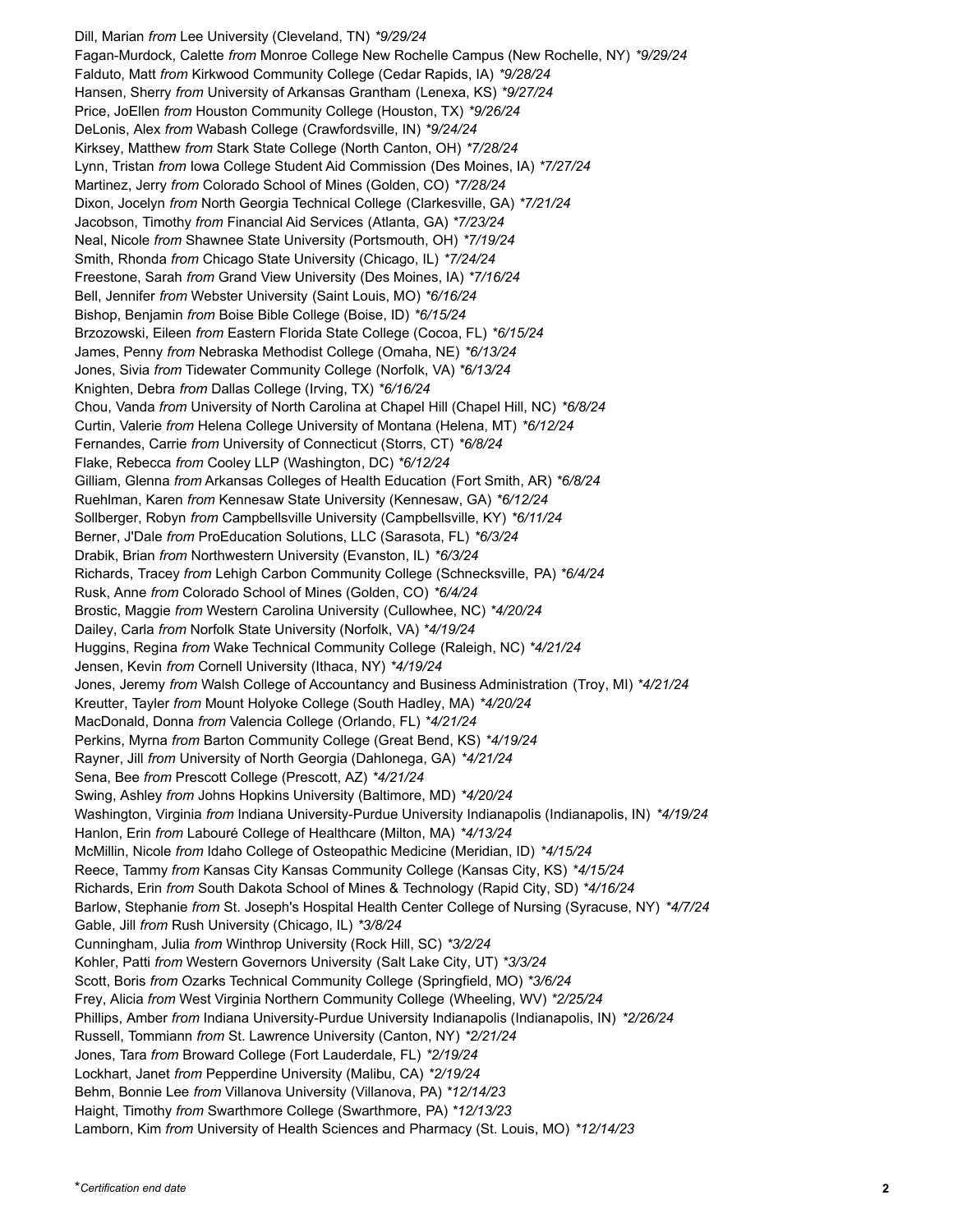Rust, Courtney *from* SUNY Potsdam (Potsdam, NY) *\*12/16/23* Woodous, Keshia *from* Norfolk State University (Norfolk, VA) *\*12/16/23* Arnold, Chantelle *from* Fort Hays State University (Hays, KS) *\*12/9/23* Bazzel, Mitchell *from* Athens State University (Athens, AL) *\*12/11/23* Derrick, Joseph *from* University of South Carolina (Columbia, SC) *\*12/7/23* Edens, Jason *from* Austin Community College (Austin, TX) *\*12/10/23* Jones, Catherine *from* Western Michigan University Homer Stryker M.D. School of Medicine (Kalamazoo, MI) *\*12/6/23* Koerner, Carissa *from* University of Sioux Falls (Sioux Falls, SD) *\*12/9/23* Krehbiel, Brenda *from* Central Methodist University (Fayette, MO) *\*12/11/23* Stupec, Doug *from* Florida Atlantic University (Boca Raton, FL) *\*12/10/23* Tubbs, Alexandra *from* University of Arkansas EVersity (Little Rock, AR) *\*12/7/23* Watson, Megan *from* Indiana University-Purdue University Indianapolis (Indianapolis, IN) *\*12/8/23* Cellitti, Meredith *from* McClintock & Associates, P.C. (Bridgeville, PA) *\*12/3/23* Delbridge, Kristina *from* Indiana University-Purdue University Indianapolis (Indianapolis, IN) *\*12/4/23* Bennett, Jennifer *from* University of Florida (Gainesville, FL) *\*10/20/23* Buche, Nathan *from* Hutchinson Community College (Hutchinson, KS) *\*10/20/23* Gasparato, Jean *from* University of South Carolina (Columbia, SC) *\*10/21/23* Peachey, Cindy *from* University of South Carolina (Columbia, SC) *\*10/21/23* Simpson, Andrea *from* Surry Community College (Dobson, NC) *\*10/19/23* Smith, Ashley *from* Montgomery County Community College (Blue Bell, PA) *\*10/19/23* Bridgeman, Lindsay *from* University of Arkansas Grantham (Lenexa, KS) *\*10/11/23* Harvey, Andrew *from* Garrett College (Mc Henry, MD) *\*10/14/23* Nash, Karla *from* Community College of Denver (Denver, CO) *\*10/15/23* Satalino, Jennifer *from* ECMC (Portland, OR) *\*10/13/23* Tulloss, Celena *from* University of Tennessee (Knoxville, TN) *\*10/16/23* Cordell, Michelle *from* NorthWest Arkansas Community College (Bentonville, AR) *\*10/7/23* Eidson, Kristi *from* Brescia University (Owensboro, KY) *\*10/9/23* Greene, Ashlie *from* National University (La Jolla, CA) *\*10/9/23* Hopper, Lisa *from* National Park College (Hot Springs, AR) *\*10/9/23* Meeker, Kimberly *from* North Central Missouri College (Trenton, MO) *\*10/8/23* Stuart, Tom *from* William Jewell College (Liberty, MO) *\*10/10/23* Bridgewater, Lisa *from* Indiana University Purdue University Indianapolis (Indianapolis, IN) *\*9/8/23* Elgersma, Ardie *from* Henderson State University (Arkadelphia, AR) *\*9/7/23* Lee, Katrina *from* Wayne Community College (Goldsboro, NC) *\*9/6/23* Cloutier, Barbara *from* Feather River College (Quincy, CA) *\*9/1/23* Reed, Kimberly *from* Woodland Community College (Woodland, CA) *\*8/30/23* Robinson, Anafe *from* Pierce College (Woodland Hills, CA) *\*9/2/23* Haynes, Keely *from* Christopher Newport University (Newport News, VA) *\*8/27/23* Opgenorth, Timothy *from* University of Wisconsin - Milwaukee (Milwaukee, WI) *\*8/26/23* Cornelius, Amanda *from* Northern Arizona University (Flagstaff, AZ) *\*7/19/23* Curtis, Patricia *from* Glendale Community College (Glendale, AZ) *\*7/19/23* Hickey, Jane *from* Retired from the University of Maryland, Baltimore County (Annapolis, MD) *\*7/21/23* Runion, Patricia *from* Manhattan Christian College (Manhattan, KS) *\*7/21/23* Weisenburger, Katy *from* University of Wisconsin - Madison (Madison, WI) *\*7/20/23* Mealy, Stephanie *from* Milwaukee School of Engineering (Milwaukee, WI) *\*7/13/23* Nickel, Angela *from* Florida State College at Jacksonville (Jacksonville, FL) *\*7/17/23* Yarritu, Daniel *from* Brazosport College (Lake Jackson, TX) *\*7/17/23* Benson, Terra *from* Jenzabar, Inc. (Loveland, OH) *\*7/9/23* Cravotta, Kimberly *from* McClintock & Associates, P.C. (Bridgeville, PA) *\*7/10/23* Gdowski, Lisa *from* Central Community College Columbus Campus (Columbus, NE) *\*7/8/23* Greene, Aesha *from* University of North Carolina at Chapel Hill (Chapel Hill, NC) *\*7/9/23* Ledwich, Lacey *from* Wichita State University-Campus of Applied Sciences and Technology (Wichita, KS) *\*7/8/23* Middleton, Deana *from* University of Southern Mississippi (Hattiesburg, MS) *\*7/10/23* Christensen, Rocky *from* Johnson University (Knoxville, TN) *\*6/15/23* Fuller, Deanna *from* University of Missouri (Columbia, MO) *\*6/15/23* Moffat, Heather *from* CampusLogic Powered By Ellucian (Chandler, AZ) *\*6/15/23* Davenport, Bethany *from* Mount Mercy University (Cedar Rapids, IA) *\*6/12/23* Fishkind, Robert *from* Texas A&M University (College Station, TX) *\*6/7/23* Flogaites, Jessica *from* University of Pittsburgh (Pittsburgh, PA) *\*6/13/23* Gaddis, Glendi *from* Clark College (Vancouver, WA) *\*6/12/23*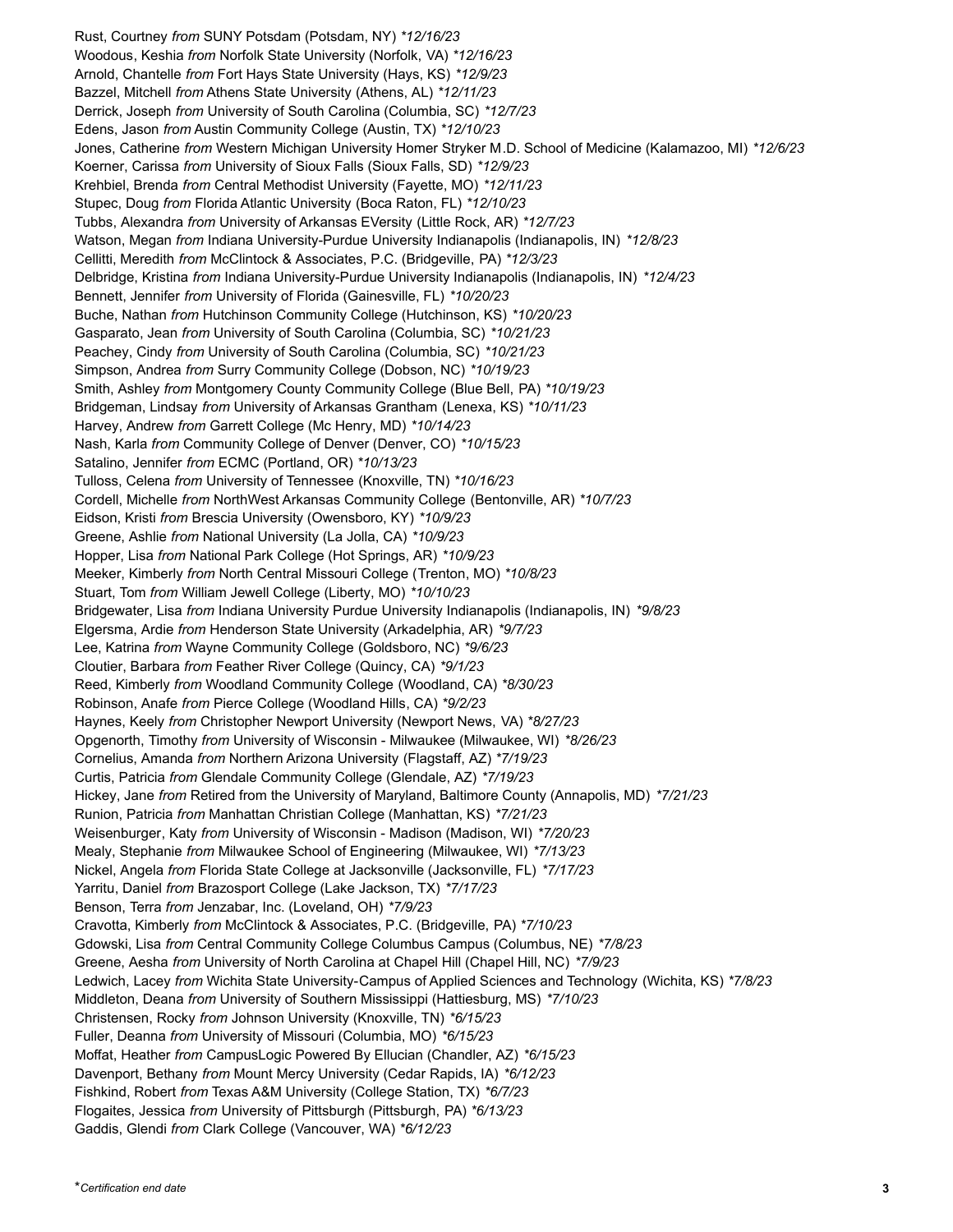Garman, Stephen *from* Missouri State University (Springfield, MO) *\*6/12/23* Lane, Sadonia *from* Tabor College (Hillsboro, KS) *\*6/11/23* Muraco, Shannon *from* McClintock & Associates, P.C. (Bridgeville, PA) *\*6/8/23* Newman, Sadie *from* Ozarks Technical Community College (Springfield, MO) *\*6/13/23* Puckett, Andrea *from* Illinois Eastern Community Colleges (Olney, IL) *\*6/10/23* Quinn, James *from* John Tyler Community College (Chester, VA) *\*6/12/23* Soliz, Wendy *from* Arizona College of Allied Health (Glendale, AZ) *\*6/7/23* Linders, Annette *from* Glendale Community College (Glendale, AZ) *\*6/5/23* Lubbers, Tony *from* University of Central Missouri (Warrensburg, MO) *\*6/1/23* Meyers, Val *from* Michigan State University (East Lansing, MI) *\*6/4/23* Teerink, Susan *from* Marquette University (Milwaukee, WI) *\*6/5/23* Vincent-Dunn, James *from* Reach University (Oakland, CA) *\*6/1/23* Chatman, Christal *from* Montgomery County Community College (Blue Bell, PA) *\*4/19/23* Huiner, Brandon *from* Workday (Pleasanton, CA) *\*4/19/23* Imes, Jean *from* College of Central Florida (Ocala, FL) *\*4/25/23* Berlin, Linda *from* Northwestern Michigan College (Traverse City, MI) *\*4/17/23* De La Torre, Danielle *from* Newberry College (Newberry, SC) *\*4/18/23* Domingo, Shawn *from* Ohlone College (Fremont, CA) *\*4/18/23* Hopper, Darla *from* Saint Mary-of-the-Woods College (Saint Mary-Of-The-Woods, IN) *\*4/15/23* Lambie, Sara *from* Indiana University-Purdue University Indianapolis (Indianapolis, IN) *\*4/17/23* Pech, Kelli *from* Upper Iowa University (Fayette, IA) *\*4/17/23* Ramsey, Kathleen *from* Colby Community College (Colby, KS) *\*4/14/23* Spiers, William *from* Tallahassee Community College (Tallahassee, FL) *\*4/18/23* Forgie, Christine *from* Sussex County Community College (Newton, NJ) *\*4/7/23* Lee, Holly *from* Northern Oklahoma College (Tonkawa, OK) *\*4/10/23* Mckenzie, Vandeen *from* Embry-Riddle Aeronautical University (Daytona Beach, FL) *\*4/10/23* Miller, Stephanie *from* Central Alabama Community College (Alexander City, AL) *\*4/9/23* Mwango, Kamia *from* Santa Fe College (Gainesville, FL) *\*4/10/23* Simmons, Aria *from* Georgia State University (Atlanta, GA) *\*4/7/23* Tabor, Anne *from* Husson University (Bangor, ME) *\*4/7/23* Chandra, Prem *from* Virginia Polytechnic Institute & State University (Blacksburg, VA) *\*2/23/23* Demchak, Catherine *from* McClintock & Associates, P.C. (Bridgeville, PA) *\*2/24/23* Hoey, Luke *from* McClintock & Associates, P.C. (Bridgeville, PA) *\*2/24/23* Lamb, Christina *from* University of Florida (Gainesville, FL) *\*2/24/23* Miller, Jonah *from* Appalachian State University (Boone, NC) *\*2/24/23* Swift, Renee *from* Nazareth College of Rochester (Rochester, NY) *\*2/23/23* Buchanan, Amanda *from* Blue Ridge Community College (Flat Rock, NC) *\*2/21/23* Conrad, Katie *from* Florida International University (Miami, FL) *\*2/20/23* Felcyn, Christina *from* Oakland Community College (Auburn Hills, MI) *\*2/21/23* Gallagher, Shannon *from* Bowdoin College (Brunswick, ME) *\*2/22/23* Hare, Michelle *from* Winthrop University (Rock Hill, SC) *\*2/20/23* Johnson, Leanne *from* Blinn College, Bryan Campus (Bryan, TX) *\*2/21/23* Nazworth, Susan *from* South Plains College (Levelland, TX) *\*2/16/23* Shelby, Jeffrey *from* Stanford University (Stanford, CA) *\*2/21/23* Venezia, Shannon *from* Lone Star College System Office (Houston, TX) *\*2/20/23* Armstrong, Wesley *from* Appalachian State University (Boone, NC) *\*2/12/23* Comerota, Mary *from* Lone Star College System Office (Houston, TX) *\*2/15/23* Cozzocrea, Rebecca *from* Fulton-Montgomery Community College (Johnstown, NY) *\*2/10/23* Daisy, Jennifer *from* Neosho County Community College (Ottawa, KS) *\*2/11/23* Johnson, Ginny *from* Columbia College Chicago (Chicago, IL) *\*2/11/23* Lesiewicz, Melissa *from* Mott Community College (Flint, MI) *\*2/12/23* Smith, Roberta *from* Western Illinois University (Macomb, IL) *\*2/10/23* Stewart, Siana *from* Campus Ivy LLC (Ft Lauderdale, FL) *\*2/14/23* Hatcher, Kristopher *from* Gulf Coast State College (Panama City, FL) *\*12/22/22* Ard, Thomas *from* Newberry College (Newberry, SC) *\*12/20/22* Baden, Cory *from* Rollins College (Winter Park, FL) *\*12/20/22* Bogner, James *from* Arizona State University (Tempe, AZ) *\*12/16/22* Freels, Ean *from* Ellucian (Reston, VA) *\*12/17/22* Rihl Lewinsky, Elizabeth *from* Saint Joseph's University (Philadelphia, PA) *\*6/21/25* Stephenson, Susan *from* Western Nebraska Community College (Scottsbluff, NE) *\*6/20/25*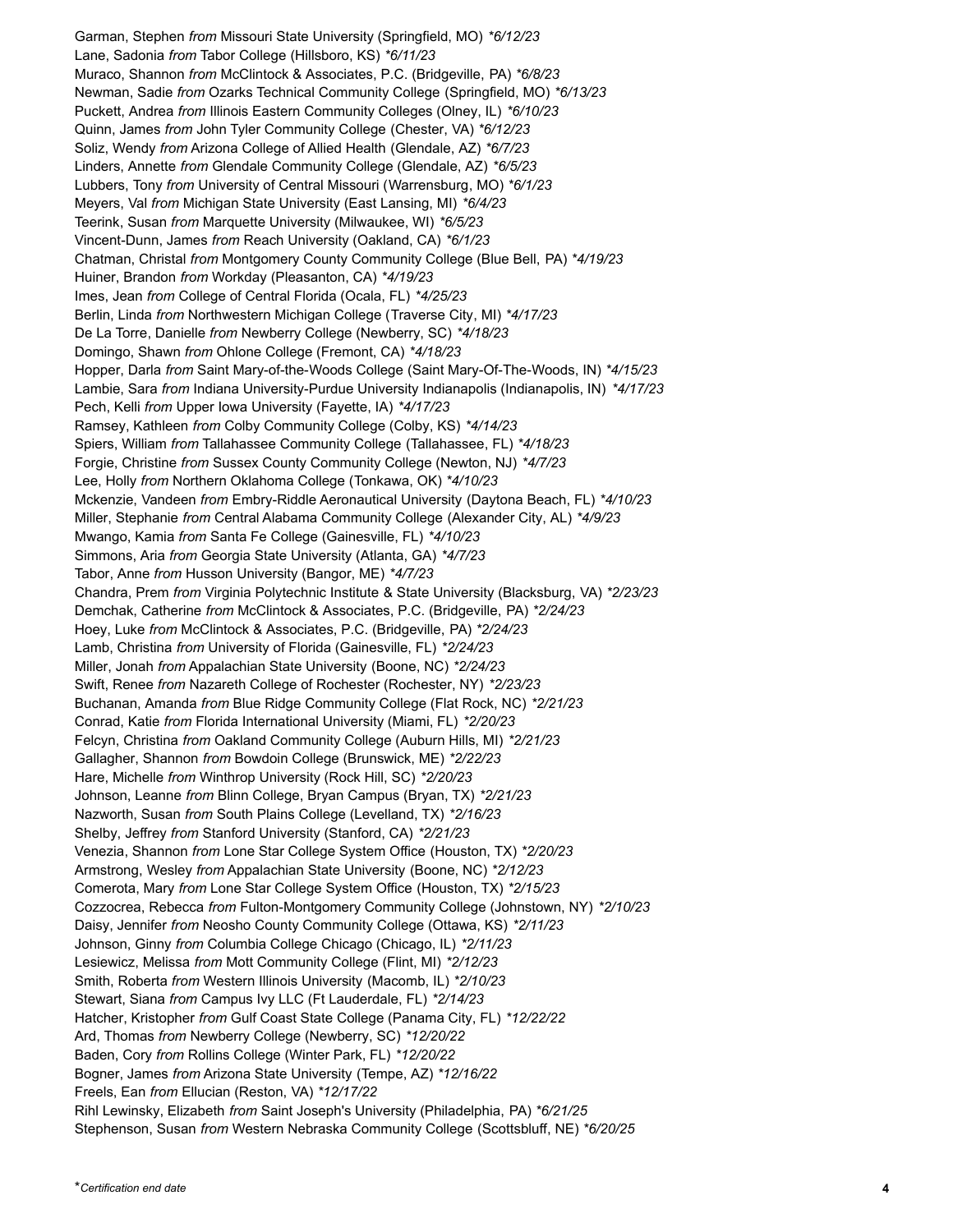Taylor, Monica *from* Indiana University (Bloomington, IN) *\*12/17/22* Donderewicz, David *from* Pima County Community College District (Tucson, AZ) *\*12/14/22* Downey, Lisa *from* Mohave Community College (Kingman, AZ) *\*12/9/22* Mayfield, Charles *from* Northwest Missouri State University (Maryville, MO) *\*12/9/22* Osborn, Emily *from* Northwestern University Chicago Campus (Chicago, IL) *\*12/10/22* Roszell, Janette *from* Georgia Gwinnett College (Lawrenceville, GA) *\*12/9/22* Buntin, Ashlea *from* Wake Forest University (Winston Salem, NC) *\*10/21/22* Meek, Laura *from* Columbus College of Art & Design (Columbus, OH) *\*5/10/25* Patenaude, Heather *from* Mohave Community College (Kingman, AZ) *\*10/21/22* Underwood, Paula *from* ECPI University (Virginia Beach, VA) *\*10/21/22* Addison, Trevor *from* Georgia Military College (Milledgeville, GA) *\*10/18/22* Buenrostro, Ricardo *from* University of California, Davis (Davis, CA) *\*10/19/22* Cederberg, Alisha *from* Kalamazoo Valley Community College (Kalamazoo, MI) *\*10/17/22* Disla-Hernandez, Evelyn *from* DeSales University (Center Valley, PA) *\*10/18/22* Erwin, Anthony *from* NASFAA - Blue Icon Advisors, LLC (Washington, DC) *\*10/18/22* Haberman, Melissa *from* University of Wisconsin - Platteville (Platteville, WI) *\*10/18/22* Harmon, Suzanne *from* Southern State Community College (Hillsboro, OH) *\*10/16/22* Prater, Kelly *from* Amarillo College (Amarillo, TX) *\*10/17/22* Spahn, Tim *from* Colorado Community College System (Westminster, CO) *\*10/19/22* Towns, Jill *from* Georgia Military College (Milledgeville, GA) *\*10/17/22* West, Ryan *from* Chemeketa Community College (Salem, OR) *\*10/15/22* Cross, Robert *from* ECMC Education Group (Tampa, FL) *\*10/10/22* Flipse, Vanessa *from* Fort Hays State University (Hays, KS) *\*10/11/22* Grunden, Cynthia *from* Powers, Pyles, Sutter & Verville, P.C. (Washington, DC) *\*4/14/25* Mapes, Christi *from* University of Utah (Salt Lake City, UT) *\*10/10/22* Mendoza, Sylvia *from* Hudson County Community College (Jersey City, NJ) *\*10/12/22* Meyers, Kari *from* College of Western Idaho (Nampa, ID) *\*5/24/25* North, Joshua *from* Bridgewater College (Bridgewater, VA) *\*5/6/25* Perry, Melissa *from* Piedmont Technical College (Greenwood, SC) *\*10/11/22* Silvernail, Michael *from* Harvard School of Public Health (Boston, MA) *\*10/7/22* Woodburn, Steve *from* Colorado Christian University (Lakewood, CO) *\*10/12/22* Anderson, Katherine *from* Berklee College of Music (Boston, MA) *\*6/16/25* Armentrout, Renae *from* Coe College (Cedar Rapids, IA) *\*5/20/25* Barkowitz, Daniel *from* Valencia College (Orlando, FL) *\*5/16/25* Baumhoff, Sarah *from* Kennesaw State University (Kennesaw, GA) *\*6/14/25* Betz, Bridgette *from* Missouri University of Science and Technology (Rolla, MO) *\*6/6/25* Bialk, Kathy *from* University of Kentucky (Lexington, KY) *\*4/29/25* Boling, Gena *from* Cornell University (Ithaca, NY) *\*6/1/25* Cable, Amy *from* Louisiana Community and Technical College System (Baton Rouge, LA) *\*3/14/25* Cage, John *from* Augustana College Rock Island (Rock Island, IL) *\*6/13/25* Carrell, Kelly *from* The University of Iowa (Iowa City, IA) *\*3/14/25* Crossland, Shannon *from* Frank Phillips College (Borger, TX) *\*3/29/25* Diana, Louisa *from* Gonzaga University (Spokane, WA) *\*6/13/25* Dillon, Anastacia *from* Lewis & Clark College (Portland, OR) *\*5/26/25* Dinges, Danielle *from* Miles Community College (Miles City, MT) *\*3/17/25* Edens, Ashley *from* College Raptor (Iowa City, IA) *\*6/12/25* Everitt, Sarah *from* Gonzaga University (Spokane, WA) *\*5/16/25* Faith, Helen *from* University of Wisconsin - Madison (Madison, WI) *\*6/9/25* Ferguson, Nancy *from* University of Georgia (Athens, GA) *\*5/31/25* Greider, Lauren *from* Indiana University-Purdue University Indianapolis (Indianapolis, IN) *\*5/18/25* Hall Lewis, Heather *from* University of Portland (Portland, OR) *\*6/1/25* Hammontree, Andrew *from* Francis Tuttle Technology Center (Oklahoma City, OK) *\*5/20/25* Hawkins, Philip *from* Columbus State University (Columbus, GA) *\*5/16/25* Hicks, Brenda *from* Southwestern College (Winfield, KS) *\*1/19/25* Holman, Sara Beth *from* The College Board (New York, NY) *\*4/5/25* Hussey, Leigh Ann *from* University of West Georgia (Carrollton, GA) *\*5/13/25* Jarrett, Jayme *from* Ohio Northern University (Ada, OH) *\*5/24/25* Johns, Sheila *from* Western Nebraska Community College (Scottsbluff, NE) *\*5/16/25* Johnson, Darcy *from* Emporia State University (Emporia, KS) *\*4/1/25* Johnson, G. Michael *from* Blue Icon Advisors, NASFAA Consulting (Washington, DC) *\*5/17/25*